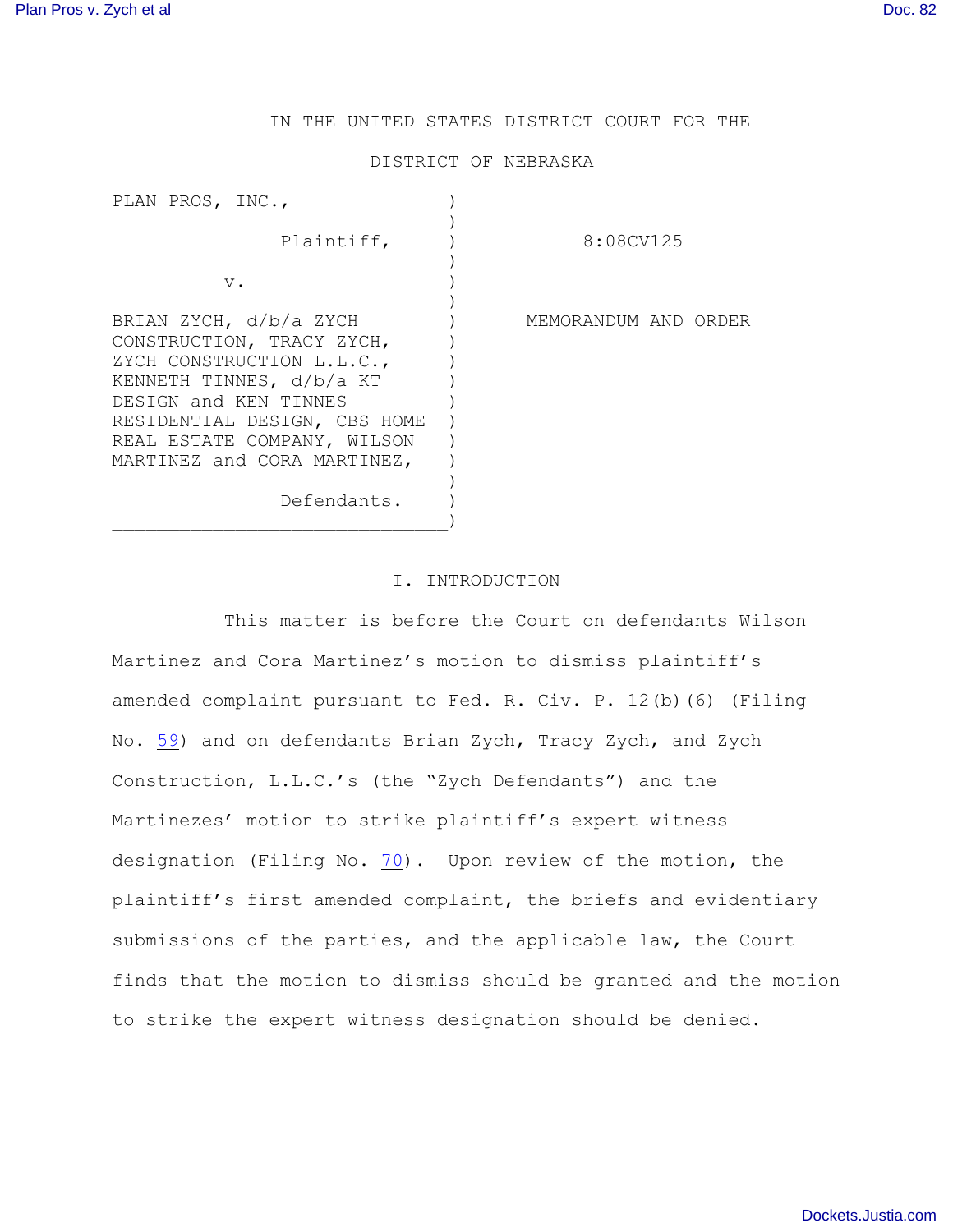## II. BACKGROUND

The following facts are presumed to be true for the purposes of this motion. Plan Pros, Inc. ("Plan Pros") is in the business of publishing architectural house plans (Pl.'s First Amended Compl., Filing No. [56](#page-2-0), at 1 10). Among the plans published by Plan Pros are the "Leftwich" and "Elway" designs, in which it has valid and persisting copyrights. (*Id*. at ¶¶ 10, 13, 14.) In early summer, 2007, Plan Pros became aware that defendants Brian Zych, Zych Construction, L.L.C., and/or Kenneth Tinnes, had copied from at least one of its plans, that Brian Zych and Zych Construction, L.L.C., had built a house conforming to the copied plan, and that Tracy Zych and CBS Home Real Estate Company ("CBS") had begun to advertise it for sale. (*Id.* at ¶ 15.) Plan Pros sent the Zych Defendants a cease and desist letter, after which Brian Zych asked the attorney for CBS to try to resolve Plan Pros's concerns on the telephone. (*Id.* at ¶¶ 17, 19.) Later, Brian Zych attempted to purchase construction and promotional licenses from a company which markets Plan Pros's designs, but the request to purchase was declined. (*Id.* at ¶ 18.) Traci Zych and CBS sold the infringing structure to Wilson Martinez and Cora Martinez on or about February 8, 2008. (*Id.* at ¶ 19.)

Plan Pros sued the defendants on March 20, 2008, alleging willful and nonwillful copyright infringement (Filing

 $-2-$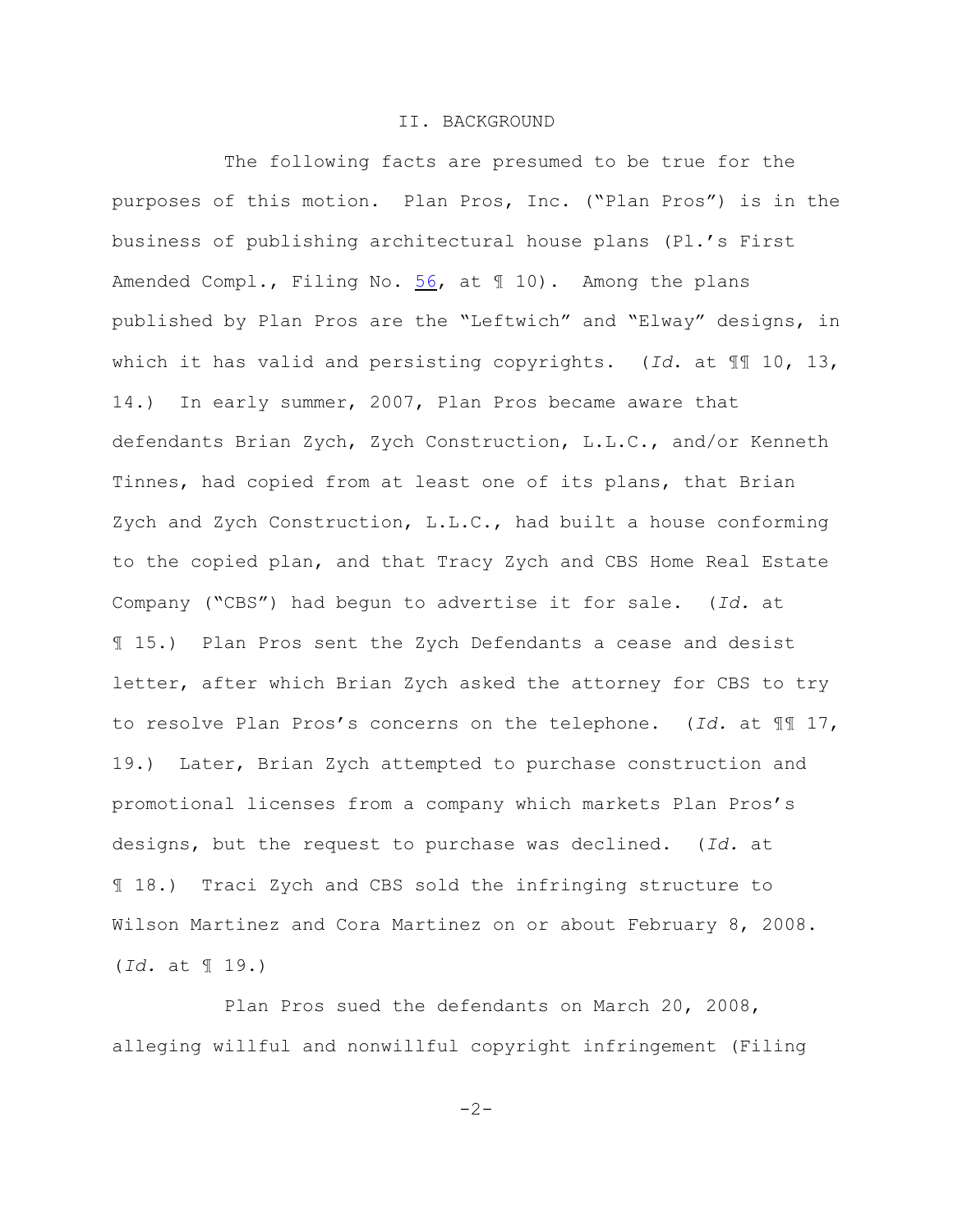No. [1](#page-2-0)). Plan Pros filed its first amended complaint for copyright infringement in this matter on November 24, 2008 (Filing No. [56](#page-2-0)). The only mention of Wilson or Cora Martinez in plaintiff's first amended complaint is that they purchased a house (*Id.* at ¶ 19) and that they be "permanently enjoined from leasing, renting, selling and/or otherwise placing into the stream of commerce the infringing structures . . . ." (*Id.* at 39). On December 12, 2008, three days before this Court's deadline of December 15, 2008, Plan Pros filed its expert witness disclosure in this case. The Zych Defendants and the Martinezes object to Plan Pros's disclosure as being incomplete.

### III. DISCUSSION

#### A. Motion to Dismiss Standard

After a plaintiff files a complaint, the Federal Rules of Civil Procedure permit certain defenses to be asserted by motion. Fed. R. Civ. P. 12(b). Among these defenses is the motion to dismiss for failure to state a claim upon which relief can be granted. Fed. R. Civ. P. 12(b)(6). When considering a motion to dismiss under Rule  $12(b)$  (6), well-pled allegations are considered to be true and are viewed in the light most favorable to the plaintiff. *Riley v. St. Louis County*, 153 F.3d 627, 629 (8th Cir. 1998); *Carney v. Houston*, 33 F.3d 893, 894 (8th Cir. 1994). The issue in resolving a motion to dismiss is whether the plaintiff is entitled to offer evidence in support of his claim,

<span id="page-2-0"></span>-3-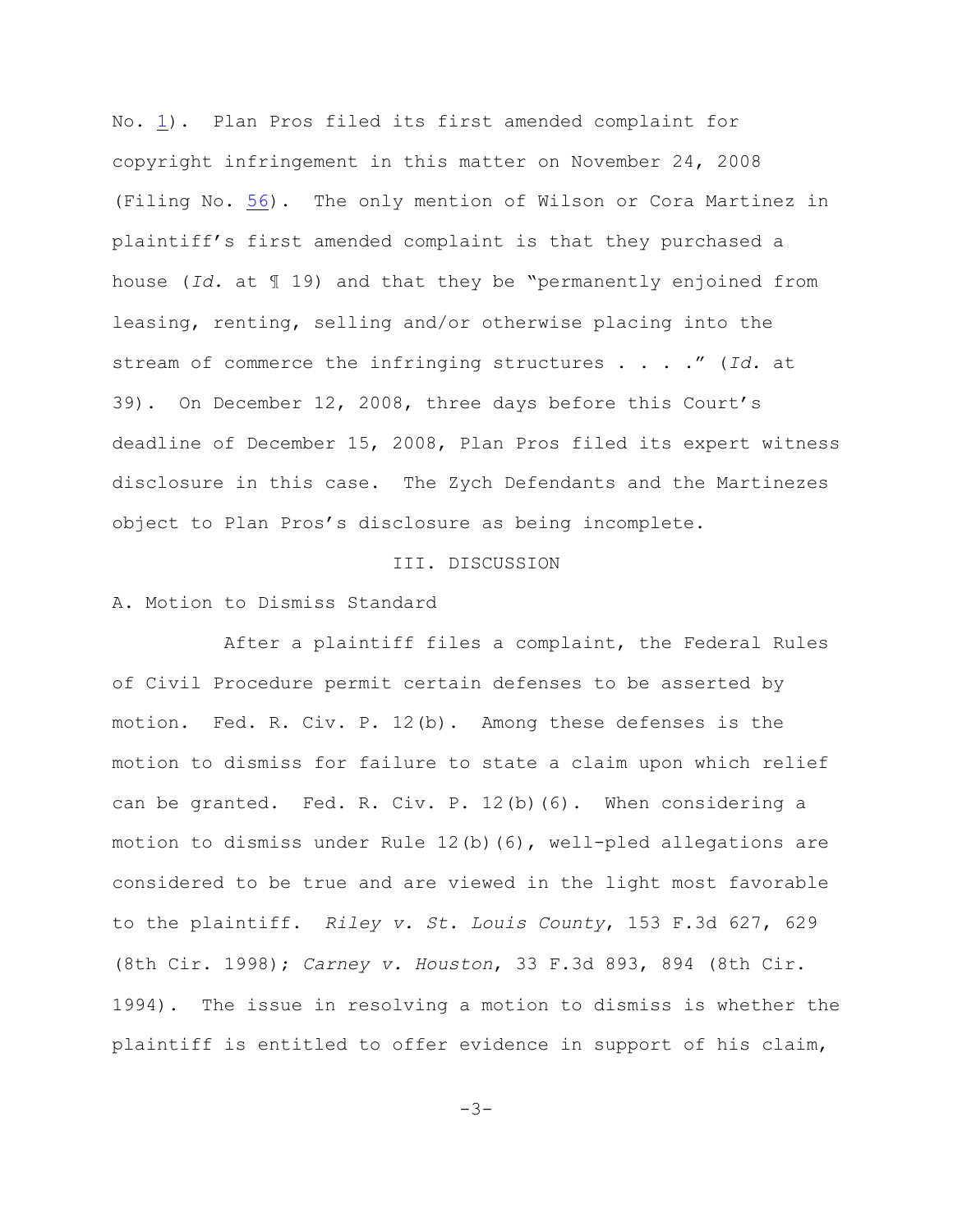not whether he will ultimately prevail. *United States v. Aceto Chems. Corp.*, 872 F.2d 1373, 1376 (8th Cir. 1989). In viewing the facts in the light most favorable to the plaintiff, the Court must determine whether the complaint states any valid claim for relief. *Jackson Sawmill Co. v. United States*, 580 F.2d 302, 306 (8th Cir. 1978), *cert. denied,* 439 U.S. 1070 (1979). Thus, a dismissal under Rule 12(b)(6) is likely to be granted "only in the unusual case in which a plaintiff includes allegations which show on the face of the complaint that there is some insuperable bar to relief." *Jackson Sawmill*, 580 F.2d at 306. "At the very least the complaint must contain facts which state a claim as a matter of law and must not be conclusory." *Briehl v. General Motors Corp.*, 172 F.3d 623, 627 (8th Cir. 1999).

Although the complaint must contain facts, an extensive factual statement is unnecessary. "Federal Rule of Civil Procedure 8(a)(2) requires only 'a short and plain statement of the claim showing that the pleader is entitled to relief.' Specific facts are not necessary; the statement need only 'give the defendant fair notice of what the . . . claim is and the grounds upon which it rests.'" *Erickson v. Pardus*, 551 U.S. 89, \_\_\_, 127 S.Ct. 2197, 2200 (2007) (citing *Bell Atlantic Corp. v. Twombly*, 550 U.S. 544, \_\_\_, 127 S.Ct. 1955, 167 (2007)). "In addition, when ruling on a defendant's motion to dismiss, a judge must accept as true all of the factual allegations contained in

 $-4-$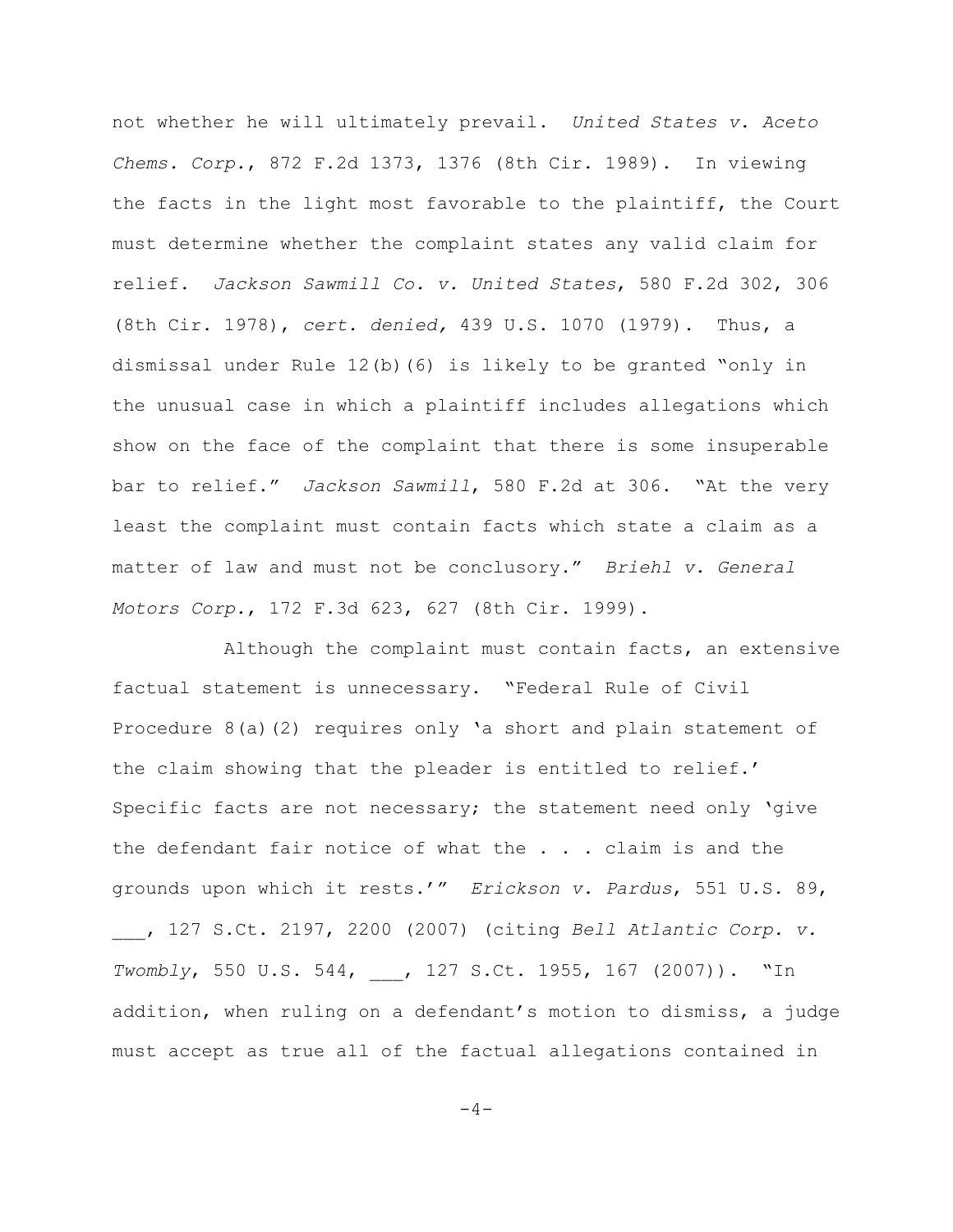the complaint." *Erickson*, 127 S.Ct. at 2200 (citing *Twombly*, 127 S.Ct. at 1955). Although the truth of factual allegations is accepted for the purposes of ruling on a motion to dismiss, courts give "no effect to conclusory allegations of law. The plaintiff must assert facts that affirmatively and plausibly suggest that the pleader has the right he claims . . . rather than facts that are merely consistent with such a right." *Stalley v. Catholic Health Initiatives*, 2007 WL 4165751, \*2 (8th Cir. 2007) (internal citations omitted).

## B. Wilson and Cora Martinez

Plan Pros admits that it did not sue the Martinezes for infringement (Filing No.  $67$ , at 3). Instead, it argues that it is entitled to injunctive relief against them based solely on the fact of their ownership of an infringing structure. However, in order to be entitled to injunctive relief, a plaintiff must establish, among other things, that it has a valid claim against the defendant. *See Avery Dennison Corp. v. Sumpton*, 189 F.3d 868, 881 (9th Cir. 1999) ("Actual success on the merits of a claim is required for a permanent injunction."). Here, Plan Pros has not asserted any claim against the Martinezes, and therefore is not entitled to any remedy. *See Klay v. United Healthgroup, Inc.*, 376 F.3d 1092, 1097 n.5 (11th Cir. 2004) ("[A] party may not obtain a 'traditional' injunction if he lacks a cognizable, meritorious claim."). Because Plan Pros does not allege a cause

 $-5-$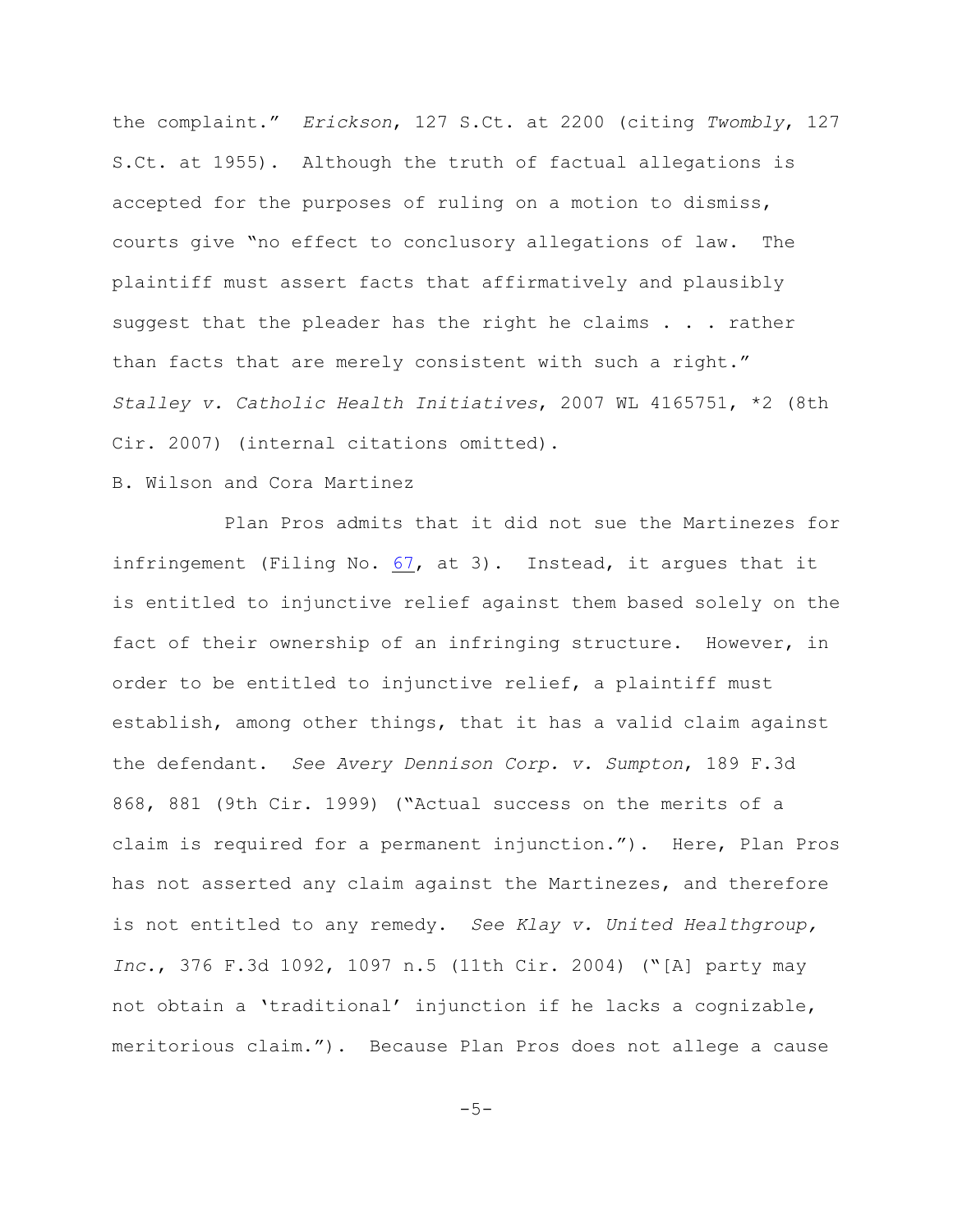of action against the Martinezes for anything other than injunctive relief, the Court finds that the Martinezes should be dismissed from this case. Moreover, because no independent cause of action for injunction exists, it is unnecessary for the Court to consider how the factors articulated in *Dataphase Sys., Inc. v. C L Sys., Inc.*, 640 F.2d 109 (8th Cir. 1981), would apply in this case if a cause of action had been asserted. Plan Pros argues that this motion is premature because although "the Martinezes *appear* to claim that they bought the house not knowing it was an infringing structure" they may have actually known about the infringement (Filing No. [67](#page-5-0), at 2-3 (emphasis in original)). Plan Pros "requests leave of Court to take discovery and develop the facts on this issue." (*Id.* at 3.) However, this lawsuit has been pending for over a year, and nothing has prevented Plan Pros from conducting discovery on this issue to date. The Court therefore declines to grant leave for further discovery on this issue. Lacking fair notice of the claims against them, Wilson and Cora Martinez will be dismissed as defendants.

## C. Motion to Strike Expert Witness Designation

<span id="page-5-0"></span>The Zych Defendants and the Martinezes move to strike the expert designation of Herbert Lyon (Filing No. [71](#page-6-0)). The Court notes that Plan Pros has stated that Lyon "will be used solely to rebut defendants' experts' opinions concerning

 $-6-$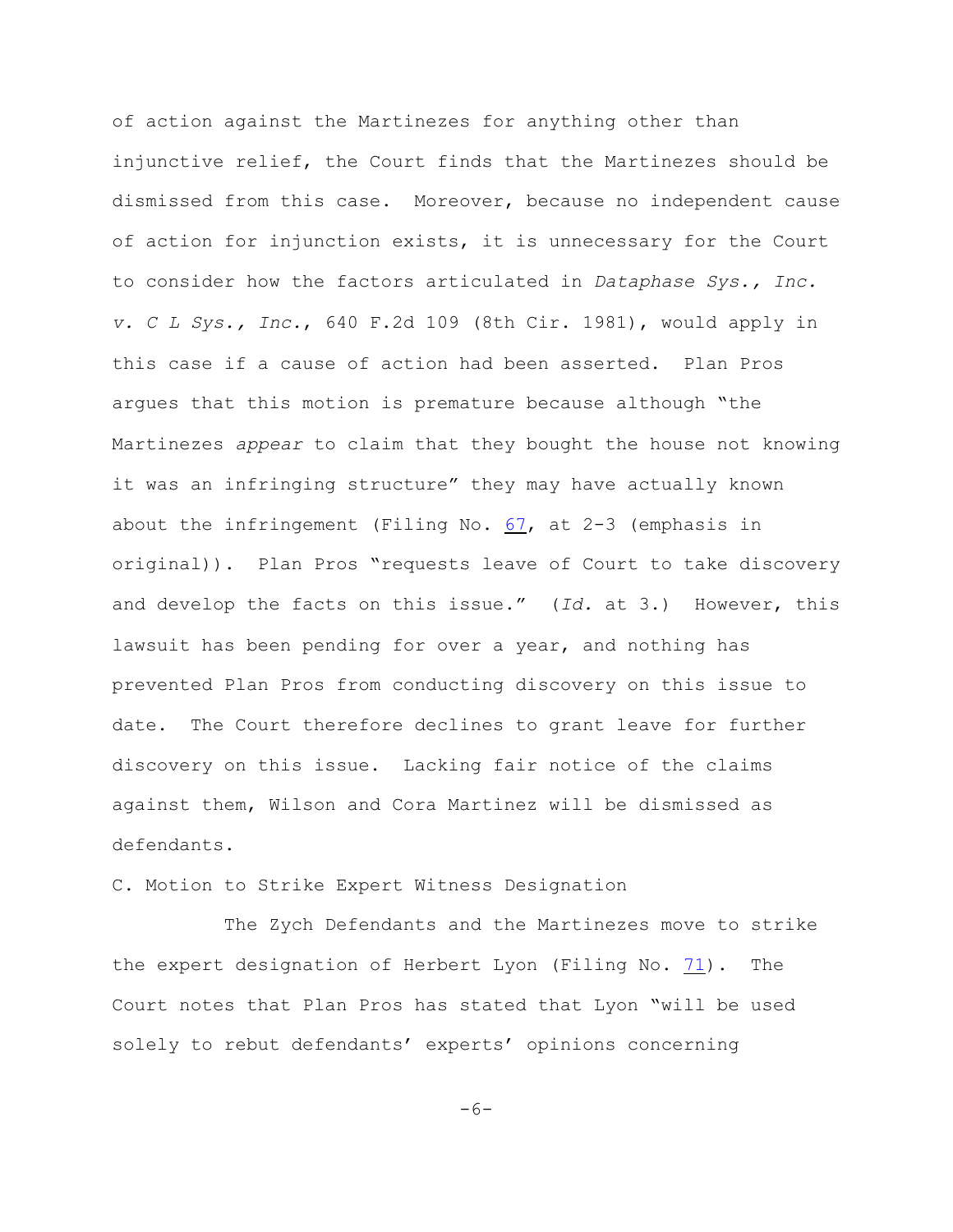'deductible expenses, and elements of profits attributable to factors other than the copyrighted work.'" (Filing No. [74](#page-6-0), at 1.) The Court finds this proposed use of Lyon by Plan Pros to be uncontroversial. It is similarly clear that Lyon may not testify regarding matters outside the scope of rebuttal which were not properly disclosed to the defendants pursuant to Fed. R. Civ. P. 26. Matters attending to the scope of Lyon's rebuttal testimony are more appropriately addressed when the evidence is introduced at trial. The motion to strike Lyon's testimony, therefore, will be denied as overbroad without prejudice to reassertion upon appropriate motion at a later point in this litigation.

# IV. CONCLUSION

For the foregoing reasons, the motion to dismiss Wilson and Cora Martinez from this action should be granted and the motion to strike plaintiff's expert witness designation should be denied. Accordingly,

IT IS ORDERED:

1) Defendants Wilson and Cora Martinez's motion to dismiss plaintiff's amended complaint (Filing No. [59](#page-6-0)) is granted; Wilson Martinez and Cora Martinez are terminated as party defendants herein;

<span id="page-6-0"></span>2) Defendants' motion to strike plaintiff's expert witness designation (Filing No. [70](#page-6-0)) is denied;

-7-